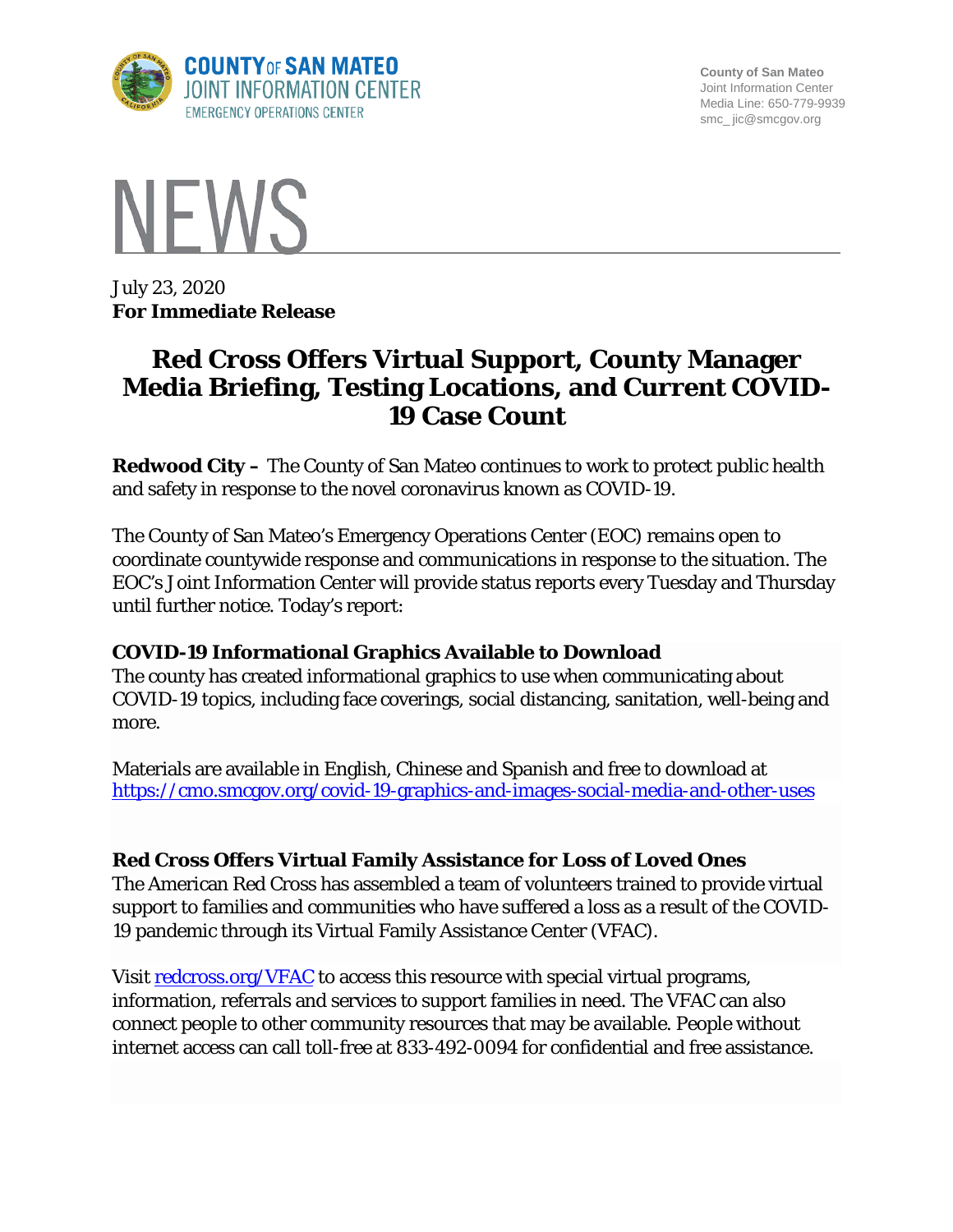#### **County Manager's Media Briefing on YouTube**

The July 22, 2020, media briefing on the County of San Mateo's response to COVID-19 hosted by San Mateo County Manager Mike Callagy can be viewed at <https://youtu.be/4WRynbURtnk>

Subscribe to the County's YouTube channel at <https://www.youtube.com/user/sanmateocountygov>

## **COVID-19 Testing Available July 24 – 30**

San Mateo County's free COIVD-19 testing is available without restriction to anyone. Because only 500 tests are allocated each day, it is advisable to schedule an appointment with Verily/Project Baseline, San Mateo County's free testing provider, at <https://bit.ly/2xk73OL>

If you don't have access to the internet, there may be a volunteer on site who can assist you. The following locations are open from 9 a.m. to 3 p.m.:

**East Palo Alto: July 24** 2160 Euclid Avenue

**San Mateo: July 27** San Mateo County Event Center 1346 Saratoga Drive

**Half Moon Bay: July 28** Cunha Intermediate School 600 Church Street

**San Bruno: July 29** The Church of Jesus Christ Latter-day Saints 975 Sneath Lane

**North Fair Oaks: July 30** Everest High School 455 Fifth Avenue

## **San Mateo County COVID-19 Cases**

San Mateo County Health has updated the number of positive cases to 4,885 as of July 22, 2020.